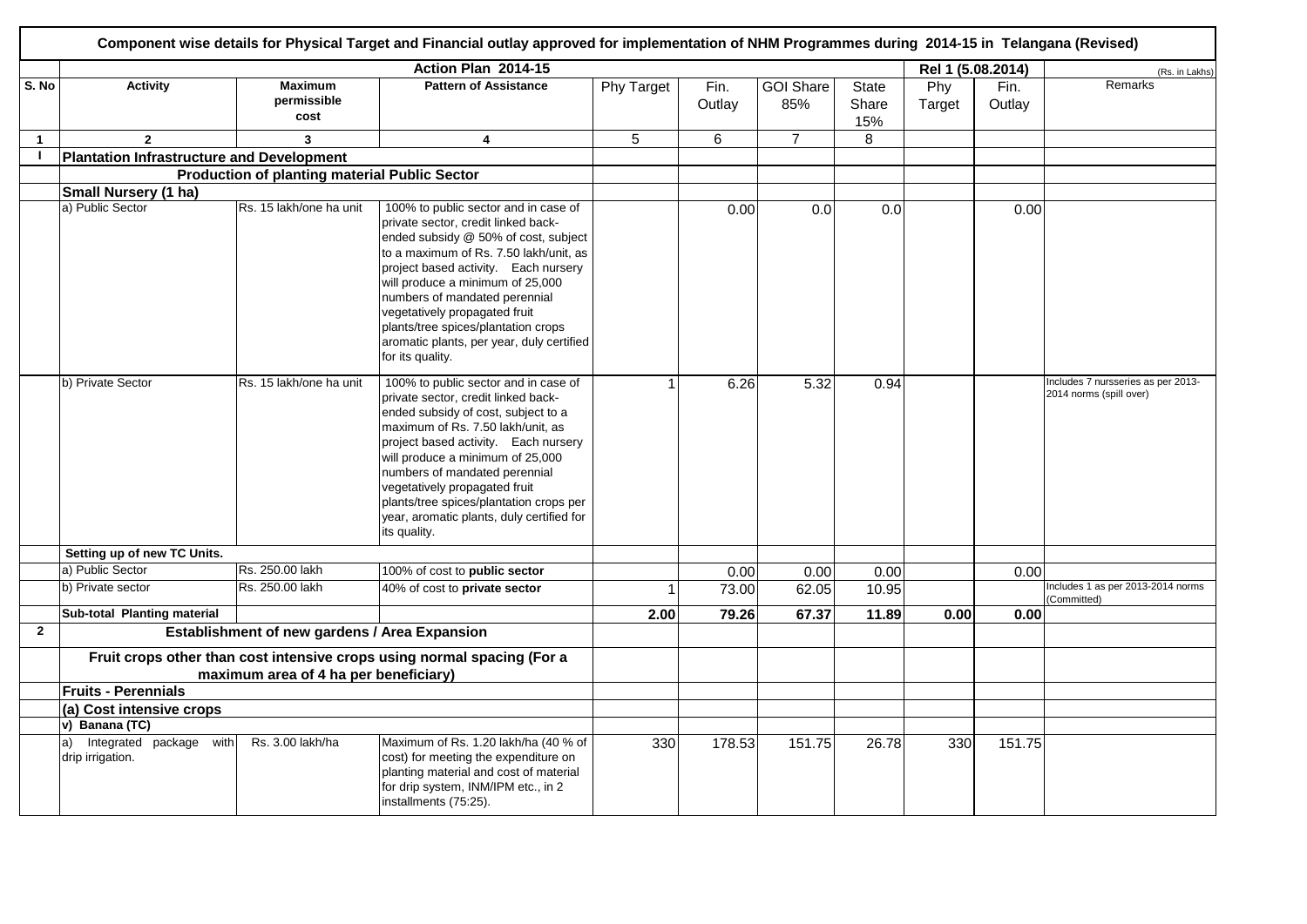| b) Without integration                                         | IRs. 1.25 lakh/ha. | Max. of Rs. 0.50 lakh per ha, (40% of<br>cost) for meeting the expenditure on<br>planting material and cost of INM/IPM<br>in 2 installments (75:25).<br>For (a) and (b) above, in the case of<br>TSP areas, Andaman & Nicobar and<br>Lakshadweep Islands, assistance will<br>be @ 50% of cost in 2 installments<br>$(75:25)$ .                                     | 191.25 | 58.79  | 49.97  | 8.82  | 191    | 49.97  |                               |
|----------------------------------------------------------------|--------------------|--------------------------------------------------------------------------------------------------------------------------------------------------------------------------------------------------------------------------------------------------------------------------------------------------------------------------------------------------------------------|--------|--------|--------|-------|--------|--------|-------------------------------|
| Sub-total                                                      |                    |                                                                                                                                                                                                                                                                                                                                                                    | 521.25 | 237.32 | 201.72 | 35.60 | 521.25 | 201.72 |                               |
| Maintenance without Integration                                |                    |                                                                                                                                                                                                                                                                                                                                                                    |        |        |        |       |        |        |                               |
| 1st Year                                                       |                    |                                                                                                                                                                                                                                                                                                                                                                    | 648.70 | 67.28  | 57.19  | 10.09 | 648.70 |        | 57.19 As per norms of 2013-14 |
| <b>Sub-total Maintenance</b>                                   |                    |                                                                                                                                                                                                                                                                                                                                                                    | 648.70 | 67.28  | 57.19  | 10.09 | 648.70 | 57.19  |                               |
| vii) Papaya                                                    |                    |                                                                                                                                                                                                                                                                                                                                                                    |        |        |        |       |        |        |                               |
| a) Integrated package with<br>drip irrigation.                 | Rs. 2.00 lakh/ha.  | Maximum of Rs. 0.80 lakh/ha (40% of<br>the cost) for meeting expenditure on<br>planting material, drip irrigation and<br>cost of material for INM/IPM, in 2<br>installments (75:25).                                                                                                                                                                               | 310    | 149.04 | 126.68 | 22.36 | 310    | 126.68 |                               |
| b) Without integration                                         | Rs. 60,000/ha      | Maximum of Rs. 0.30 lakh/ha (50 % of<br>cost) for meeting the expenditure on<br>planting material and cost of INM/IPM<br>in 2 installments (75:25).<br>For (a) and (b) above, in the case of<br>NE and Himalayan States, TSP areas,<br>Nicobar<br>Andaman<br>&<br>and<br>Lakshadweep Islands, assistance will<br>be @ 50% of cost in 2 installments<br>$(75:25)$ . | 110    | 27.17  | 23.09  | 4.08  | 110    | 23.09  |                               |
| Sub-total                                                      |                    |                                                                                                                                                                                                                                                                                                                                                                    | 420.36 | 176.21 | 149.78 | 26.43 | 420.36 | 149.77 |                               |
| Maintenance without Integration                                |                    |                                                                                                                                                                                                                                                                                                                                                                    |        |        |        |       |        |        |                               |
| 1st Year                                                       |                    |                                                                                                                                                                                                                                                                                                                                                                    | 778.75 | 58.41  | 49.65  | 8.76  | 778.75 |        | 49.65 As per norms of 2013-14 |
| <b>Sub-total Maintenance</b>                                   |                    |                                                                                                                                                                                                                                                                                                                                                                    | 778.75 | 58.41  | 49.65  | 8.76  | 778.75 | 49.65  |                               |
| ix) High density planting (mango, guava, pomegranate, citrus). |                    |                                                                                                                                                                                                                                                                                                                                                                    |        |        |        |       |        |        |                               |
| a) Integrated package with<br>drip irrigation                  | Rs. 1.50 lakh /ha  | Maximum of Rs. 0.60 lakh per ha.<br>(40% of cost) for meeting the<br>expenditure on planting material, cost<br>of drip system, INM/IPM, canopy<br>management etc., in 3 installments of<br>60:20:20 subject to survival rate of<br>75% in 2nd year and 90% in 3rd year).                                                                                           |        |        | 0.00   | 0.00  |        |        |                               |
| Mango                                                          | -do-               | -do-                                                                                                                                                                                                                                                                                                                                                               | 315    | 73.71  | 62.65  | 11.06 | 315    | 62.65  |                               |
| Citrus (Sweet orange/Kinnow/<br>Mandarin)                      | -do-               | -do-                                                                                                                                                                                                                                                                                                                                                               | 25     | 5.79   | 4.92   | 0.87  | 25     | 4.92   |                               |
| Acid lime                                                      | -do-               | -do-                                                                                                                                                                                                                                                                                                                                                               | 35     | 8.11   | 6.89   | 1.22  | 35     | 6.89   |                               |
| Guava                                                          | -do-               | -do-                                                                                                                                                                                                                                                                                                                                                               | 69.05  | 28.28  | 24.04  | 4.24  | 69.05  | 24.04  |                               |
| Pomegranate                                                    | $-do-$             | -do-                                                                                                                                                                                                                                                                                                                                                               | 175.80 | 51.97  | 44.17  | 7.79  | 175.80 | 44.17  |                               |
| Sub-total itegrated                                            |                    |                                                                                                                                                                                                                                                                                                                                                                    | 619.85 | 167.86 | 142.68 | 25.18 | 619.85 | 142.68 |                               |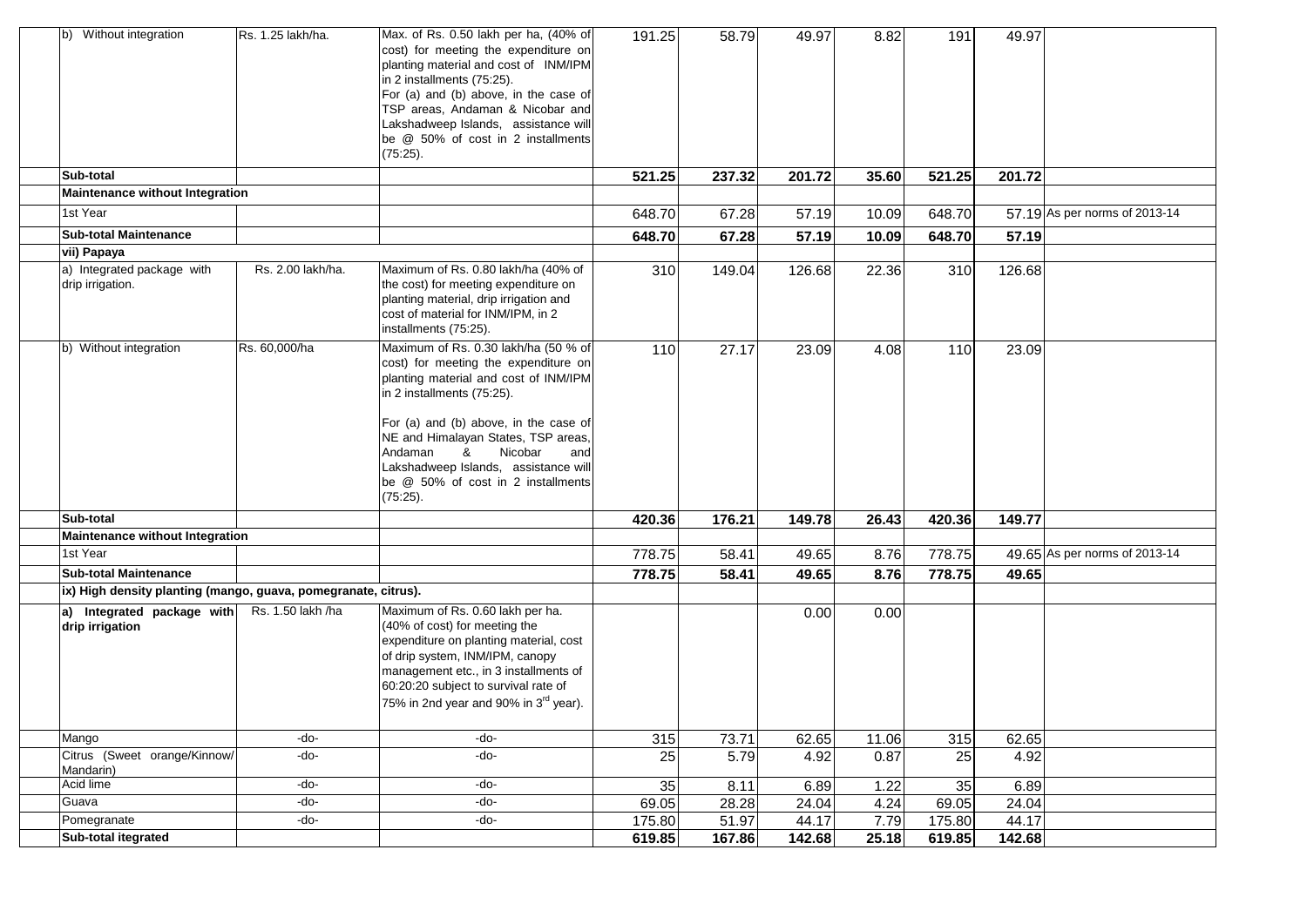|   | b) Without Integration.                                              | Rs. 1.00 lakh/ha.                                    | Maximum of Rs. 0.40 lakh/ha (40% of                                       | 268     | 27.33  | 23.23  | 4.10  | 268     |        | 23.23 Committed            |
|---|----------------------------------------------------------------------|------------------------------------------------------|---------------------------------------------------------------------------|---------|--------|--------|-------|---------|--------|----------------------------|
|   |                                                                      |                                                      | the cost) for meeting the expenditure<br>on planting material and cost of |         |        |        |       |         |        |                            |
|   |                                                                      |                                                      | INM/IPM in 3 installments (60:20:20).                                     |         |        |        |       |         |        |                            |
|   |                                                                      |                                                      | For (a) and (b) above, in the case of                                     |         |        |        |       |         |        |                            |
|   |                                                                      |                                                      | TSP areas, Andaman & Nicobar and                                          |         |        |        |       |         |        |                            |
|   |                                                                      |                                                      | Lakshadweep Islands, assistance will                                      |         |        |        |       |         |        |                            |
|   |                                                                      |                                                      | be @ 50% of cost in 3 installments of                                     |         |        |        |       |         |        |                            |
|   |                                                                      |                                                      | 60:20:20 subject to survival rate of                                      |         |        |        |       |         |        |                            |
|   |                                                                      |                                                      | 75% in 2nd year and 90% in 3rd year)                                      |         |        |        |       |         |        |                            |
|   |                                                                      |                                                      |                                                                           |         |        |        |       |         |        |                            |
|   | Citrus (Sweet orange/Kinnow/                                         |                                                      | -do-                                                                      | 125     | 12.00  | 10.20  | 1.80  | 125     | 10.20  |                            |
|   | Mandarin)                                                            |                                                      |                                                                           |         |        |        |       |         |        |                            |
|   | <b>Acid lime</b>                                                     |                                                      | -do-                                                                      | 15      | 1.44   | 1.22   | 0.22  | 15      | 1.22   |                            |
|   | Sub-total with out integrated                                        |                                                      |                                                                           | 408.10  | 40.77  | 34.65  | 6.12  | 408.00  | 34.65  |                            |
|   | Maintenance without Integration                                      |                                                      |                                                                           |         |        |        |       |         |        |                            |
|   | 1st Year Maintenance (High                                           |                                                      |                                                                           |         |        | 0.00   | 0.00  |         |        |                            |
|   | Density)                                                             |                                                      |                                                                           |         |        |        |       |         |        |                            |
|   | Mango (5 X5)                                                         |                                                      |                                                                           | 597.55  | 44.82  | 38.09  | 6.72  | 597.55  |        | 38.09 As per 2013-14 norms |
|   | Guava                                                                |                                                      |                                                                           | 45.40   | 3.63   | 3.09   | 0.54  | 45.40   | 3.09   | do                         |
|   | Citrus (Sweet orange/Kinnow/                                         |                                                      |                                                                           | 241.30  | 19.30  | 16.41  | 2.90  | 241.30  | 16.41  | do                         |
|   | Mandarin)<br>Acid lime                                               |                                                      |                                                                           |         |        |        |       |         |        |                            |
|   |                                                                      |                                                      |                                                                           | 110.96  | 8.32   | 7.07   | 1.25  | 110.96  | 7.07   | do<br>do                   |
|   | Pomegranate                                                          |                                                      |                                                                           | 93.70   | 7.03   | 5.97   | 1.05  | 93.70   | 5.97   |                            |
|   | <b>Sub-total Maintenance</b><br>2nd Year Maintenance (High           |                                                      |                                                                           | 1088.91 | 83.10  | 70.64  | 12.47 | 1088.91 | 70.64  |                            |
|   | Density)                                                             |                                                      |                                                                           |         |        | 0.00   | 0.00  |         |        |                            |
|   | Mango (5 X5)                                                         |                                                      |                                                                           | 562.90  | 42.22  | 35.88  | 6.33  | 562.90  | 35.88  | do                         |
|   | Guava (2.5 X2.5)                                                     |                                                      |                                                                           | 51.30   | 4.10   | 3.49   | 0.62  | 51.30   | 3.49   | do                         |
|   | Acid Lime(5X5)                                                       |                                                      |                                                                           | 55.00   | 2.75   | 2.34   | 0.41  | 55.00   | 2.34   | do                         |
|   | Sweet Orange(5x5)                                                    |                                                      |                                                                           | 72.00   | 5.76   | 4.90   | 0.86  | 72.00   | 4.90   | do                         |
|   | Pomegranate                                                          |                                                      |                                                                           | 70.60   | 5.30   | 4.50   | 0.79  | 70.60   | 4.50   | do                         |
|   | <b>Sub-total Maintenance</b>                                         |                                                      |                                                                           | 811.80  | 60.13  | 51.11  | 9.02  | 811.80  | 51.11  |                            |
|   | (b) Fruit crops other than cost intensive crops using normal spacing |                                                      |                                                                           |         |        |        |       |         |        |                            |
|   | <b>Maintenance without Integration</b>                               |                                                      |                                                                           |         |        |        |       |         |        |                            |
|   | 1st Year                                                             |                                                      |                                                                           |         | 0.00   | 0.00   | 0.00  |         | 0.00   |                            |
|   | 2nd Year Maintenance                                                 |                                                      |                                                                           |         |        |        |       |         |        |                            |
|   | Mango (7.5 X7.5)                                                     |                                                      |                                                                           | 110.20  | 5.95   | 5.06   | 0.89  | 110.20  | 5.06   | do                         |
|   | Acid Lime(6.3X6.3)                                                   |                                                      |                                                                           | 21.26   | 1.06   | 0.90   | 0.16  | 21.26   |        | 0.90 As per 2013-14 norms  |
|   | Sweet Orange (6.3 X 6.3)                                             |                                                      |                                                                           | 244.90  | 12.25  | 10.41  | 1.84  | 244.90  |        | 10.41 As per 2013-14 norms |
|   | <b>Sub-total fruits</b>                                              |                                                      |                                                                           | 376.36  | 19.26  | 16.37  | 2.89  | 376.36  | 16.37  |                            |
|   |                                                                      | Vegetable (For maximum area of 2 ha per beneficiary) |                                                                           |         |        |        |       |         |        |                            |
|   | Hybrid                                                               | Rs.50,000/ha                                         | 40% of cost in general areas                                              | 1564.6  | 312.92 | 265.98 | 46.94 | 1564.6  | 265.98 |                            |
|   | Sub-total                                                            |                                                      |                                                                           | 1564.6  | 312.92 | 265.98 | 46.94 | 1565    | 265.98 |                            |
| 3 | Flowers (For a maximum of 2 ha per beneficiary)                      |                                                      |                                                                           |         |        |        |       |         |        |                            |
|   | <b>Loose Flowers</b>                                                 |                                                      |                                                                           |         |        |        |       |         |        |                            |
|   | <b>Small &amp; Marginal Farmers</b>                                  | Rs. 40,000/ha                                        | 40% of cost                                                               | 197.4   | 31.58  | 26.84  | 4.74  | 197.4   | 26.84  |                            |
|   | Other farmers                                                        | do                                                   | 25% of cost                                                               | 50.0    | 5.00   | 4.25   | 0.75  | 50.0    | 4.25   |                            |
|   | <b>Sub-total flowers</b>                                             |                                                      |                                                                           | 247.38  | 36.58  | 31.09  | 5.49  | 247.38  | 31.09  |                            |
|   | Plantation crops (For a maximum area of 4 ha per beneficiary)        |                                                      |                                                                           |         |        |        |       |         |        |                            |
|   | Cocoa                                                                |                                                      |                                                                           |         |        |        |       |         |        |                            |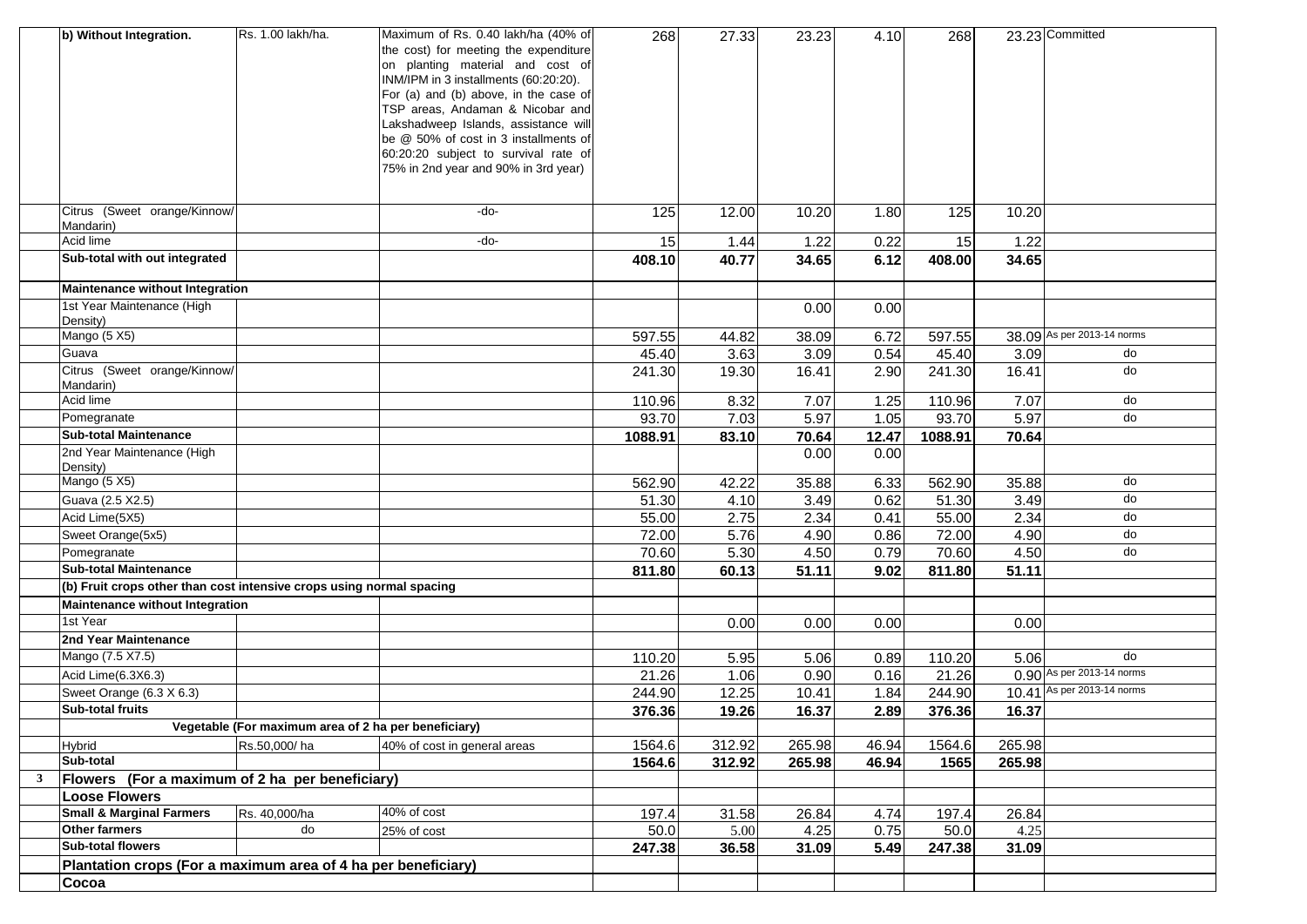| b) Without integration                                               | Rs. 50,000/ha | Rs.0.20 lakh per ha (40 % of cost)                         |         | 0.00   | 0.00   | 0.00   |              | 0.00   |                                                             |
|----------------------------------------------------------------------|---------------|------------------------------------------------------------|---------|--------|--------|--------|--------------|--------|-------------------------------------------------------------|
|                                                                      |               | for meeting the expenditure on                             |         |        |        |        |              |        |                                                             |
|                                                                      |               | planting material and cost of material                     |         |        |        |        |              |        |                                                             |
|                                                                      |               | for INM/IPM in 3 installments of                           |         |        |        |        |              |        |                                                             |
|                                                                      |               | 60:20:20 subject to survival rate of                       |         |        |        |        |              |        |                                                             |
|                                                                      |               | 75% in second year and 90% in third                        |         |        |        |        |              |        |                                                             |
|                                                                      |               | year for a maximum area of 4 ha per                        |         |        |        |        |              |        |                                                             |
|                                                                      |               | beneficiary.<br>For                                        |         |        |        |        |              |        |                                                             |
|                                                                      |               | (a) and (b) above, in the case of NE                       |         |        |        |        |              |        |                                                             |
|                                                                      |               | and Himalayan States, TSP areas,                           |         |        |        |        |              |        |                                                             |
|                                                                      |               | Andaman & Nicobar and                                      |         |        |        |        |              |        |                                                             |
|                                                                      |               | Lakshadweep Islands assistance will                        |         |        |        |        |              |        |                                                             |
|                                                                      |               | be @ 50% of cost in 3 installments.                        |         |        |        |        |              |        |                                                             |
| Sub-total                                                            |               |                                                            | 0       | 0.00   | 0.00   | 0.00   | $\mathbf{0}$ | 0.00   |                                                             |
| Maintenance I year (without integration)                             |               |                                                            |         |        |        |        |              |        |                                                             |
| Cashew                                                               | Rs. 40,000ha  | Maximum of Rs. 20,000/- per ha (50%                        |         | 0.00   | 0.00   | 0.00   |              |        | 0.00 As per norms of 2013-14                                |
|                                                                      |               | of cost for meeting the expenditure on                     |         |        |        |        |              |        |                                                             |
|                                                                      |               | planting material and cost of material                     |         |        |        |        |              |        |                                                             |
|                                                                      |               | for INM/IPM etc) in 3 installments of                      |         |        |        |        |              |        |                                                             |
|                                                                      |               | 60:20:20 subject to survival rate of                       |         |        |        |        |              |        |                                                             |
|                                                                      |               | 75% in second year and 90% in third                        |         |        |        |        |              |        |                                                             |
|                                                                      |               | year for a maximum area of 4 ha                            |         |        |        |        |              |        |                                                             |
|                                                                      |               |                                                            |         |        |        |        |              |        |                                                             |
| Cocoa                                                                | Rs. 40,000ha  | Maximum of Rs. 20,000/- per ha (50%                        | 50.00   | 1.30   | 1.11   | 0.20   | 50.00        | 1.11   | do                                                          |
|                                                                      |               | of cost for meeting the expenditure on                     |         |        |        |        |              |        |                                                             |
|                                                                      |               | planting material and cost of material                     |         |        |        |        |              |        |                                                             |
|                                                                      |               | for INM/IPM etc) in 3 installments of                      |         |        |        |        |              |        |                                                             |
|                                                                      |               | 60:20:20 subject to survival rate of                       |         |        |        |        |              |        |                                                             |
|                                                                      |               | 75% in second year and 90% in third                        |         |        |        |        |              |        |                                                             |
|                                                                      |               | year for a maximum area of 4 ha                            |         |        |        |        |              |        |                                                             |
| Cocoa inter Crop in Arecanut                                         | Rs. 40,000ha  | Maximum of Rs. 20,000/- per ha (50%                        |         | 0.00   | 0.00   | 0.00   |              | 0.00   | do                                                          |
| Gardens                                                              |               | of cost for meeting the expenditure on                     |         |        |        |        |              |        |                                                             |
|                                                                      |               | planting material and cost of material                     |         |        |        |        |              |        |                                                             |
|                                                                      |               | for INM/IPM etc) in 3 installments of                      |         |        |        |        |              |        |                                                             |
|                                                                      |               | 60:20:20 subject to survival rate of                       |         |        |        |        |              |        |                                                             |
|                                                                      |               | 75% in second year and 90% in third                        |         |        |        |        |              |        |                                                             |
|                                                                      |               | year for a maximum area of 4 ha                            |         |        |        |        |              |        |                                                             |
|                                                                      |               |                                                            |         |        |        |        |              |        |                                                             |
| Maintenance II year (without integration)                            |               |                                                            |         |        |        |        |              |        |                                                             |
| Cashew                                                               | do            | do                                                         |         | 0.00   | 0.00   | 0.00   |              | 0.00   |                                                             |
| Cocoa                                                                | do            | do                                                         | 36.00   | 0.94   | 0.80   | 0.14   | 36.00        | 0.80   |                                                             |
| Sub-total                                                            |               |                                                            | 86.0    | 2.24   | 1.90   | 0.34   | 86.0         | 1.90   |                                                             |
| <b>Grand Total Area Expansion</b>                                    |               |                                                            | 3781.54 | 971.66 | 825.91 | 145.75 | 3781.44      | 825.90 |                                                             |
| <b>Grand Total Maintenance</b>                                       |               |                                                            | 3790.52 | 290.41 | 246.85 | 43.56  | 3790.52      | 246.85 |                                                             |
| Rejuvenation/replacement of Rs. 40,000/ha                            |               | 50% of the total cost subject to a                         | 8729.10 | 576.25 | 489.81 | 86.44  | 8729.10      |        | 489.81 Includes 239.29 ha as per 2013-14<br>norms Committed |
| senile plantation including                                          |               | maximum of Rs. 20,000/ha limited to                        |         |        |        |        |              |        |                                                             |
| Canopy management. Mango                                             |               | two ha per beneficiary.                                    |         |        |        |        |              |        |                                                             |
| Sub-total                                                            |               |                                                            | 8729.10 | 576.25 | 489.81 | 86.44  | 8729.10      | 489.81 |                                                             |
| <b>Creation of Water resources</b>                                   |               |                                                            |         |        |        |        |              |        |                                                             |
| ii) Water harvesting system for individuals- for storage of water in |               |                                                            |         |        |        |        |              |        |                                                             |
| 20mx20mx3m                                                           |               |                                                            |         |        |        |        |              |        |                                                             |
| Plain areas                                                          |               | Rs. 1.50 lakh/unit in plain 50% of cost. Maintenance to be | 97      | 72.75  | 61.84  | 10.91  | 97           | 61.84  |                                                             |
|                                                                      | areas and     | ensured by the beneficiary.                                |         |        |        |        |              |        |                                                             |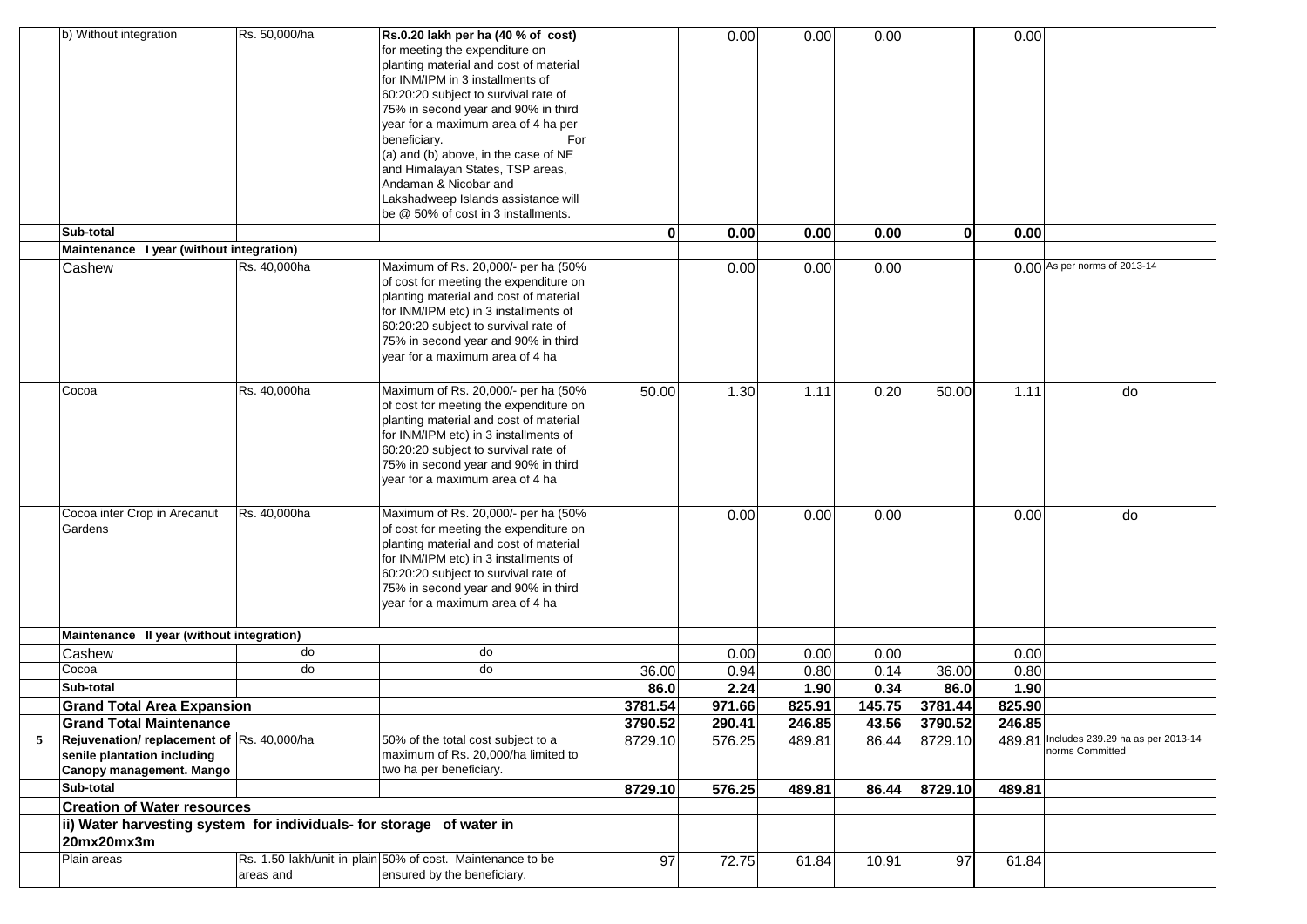|                 | Hilly areas.                                                                                           | areas                                           | Rs. 1.80 lakh/unit in hilly 50% of cost. Maintenance to be<br>ensured by the beneficiary.                                                                                                                                                                                         |              | 0.00    | 0.00    | 0.00   |        | 0.00    |                                                                                                                                          |
|-----------------|--------------------------------------------------------------------------------------------------------|-------------------------------------------------|-----------------------------------------------------------------------------------------------------------------------------------------------------------------------------------------------------------------------------------------------------------------------------------|--------------|---------|---------|--------|--------|---------|------------------------------------------------------------------------------------------------------------------------------------------|
|                 | Sub-total                                                                                              |                                                 |                                                                                                                                                                                                                                                                                   | 97           | 72.75   | 61.84   | 10.91  | 97     | 61.84   |                                                                                                                                          |
| 5               |                                                                                                        | <b>Protected cultivation</b>                    |                                                                                                                                                                                                                                                                                   |              |         |         |        |        |         |                                                                                                                                          |
|                 | (b) Naturally ventilated system                                                                        |                                                 |                                                                                                                                                                                                                                                                                   |              |         |         |        |        |         |                                                                                                                                          |
|                 | (i) Tubular structur                                                                                   | Rs.1060/Sq.m                                    | 50% of the cost limited to 4000 Sq.m<br>per beneficiary.                                                                                                                                                                                                                          | 4.23         | 224.19  | 190.56  | 33.63  |        |         | 0.00 Minutes of SLEC meeting to be<br>submitted along with details of<br>beneficiareis, locaiton, etc to<br>facilitate release of funds. |
|                 | (i) Tubular structur                                                                                   | Rs. 935/Sq.m (>500 Sq.<br>m up to 1008 Sq. m)   | 50% of the cost limited to 4000 Sq.m<br>per beneficiary.                                                                                                                                                                                                                          | 6.39         | 354.67  | 301.47  | 53.20  | 6.39   |         | 301.47 Committed 23.35 fin.                                                                                                              |
|                 | (i) Tubular structur                                                                                   | Rs. 890/Sq. m (>1008<br>Sq.m up to 2080 Sq. m)  | 50% of the cost limited to 4000 Sq.m<br>per beneficiary.                                                                                                                                                                                                                          | 7.70         | 342.65  | 291.25  | 51.40  |        |         | Spill Over                                                                                                                               |
|                 | (i) Tubular structur                                                                                   | Rs. 844/Sq. m (>2080<br>Sq. m up to 4000 Sq. m) | 50% of the cost limited to 4000 Sq.m<br>per beneficiary.                                                                                                                                                                                                                          |              | 0.00    | 0.00    | 0.00   |        | 0.00    |                                                                                                                                          |
|                 | c) Plastic Mulching                                                                                    |                                                 |                                                                                                                                                                                                                                                                                   |              |         |         |        |        |         |                                                                                                                                          |
|                 | <b>Plastic Mulching</b>                                                                                | Rs. 32,000/ha                                   | 50% of the total cost limited to 2 ha per<br>beneficiary.                                                                                                                                                                                                                         | 935.15       | 149.62  | 127.18  | 22.44  | 895.00 | 121.72  |                                                                                                                                          |
|                 | d) Shade Net House                                                                                     |                                                 |                                                                                                                                                                                                                                                                                   |              |         |         |        |        |         |                                                                                                                                          |
|                 | li) Tubular structure                                                                                  | Rs. 710/Sq.m                                    | 50% of cost limited to 4000 Sq.m per<br>beneficiary.                                                                                                                                                                                                                              | 4.53         | 160.82  | 136.69  | 24.12  |        | 0.00    |                                                                                                                                          |
|                 | i) Tubular structure                                                                                   | Rs. 816/Sq.m for hilly<br>areas                 | 50% of cost limited to 4000 Sq.m per<br>beneficiary.                                                                                                                                                                                                                              |              | 0.00    | 0.00    | 0.00   |        | 0.00    |                                                                                                                                          |
|                 | ii) Wooden structure                                                                                   | Rs. 492/Sq.m                                    | 50% of cost limited to 20 units<br>(each unit not to exceed 200 Sq.m)<br>per beneficiary.                                                                                                                                                                                         | 0.20         | 4.92    | 4.18    | 0.74   |        | 0.00    |                                                                                                                                          |
|                 | e) Anti Bird/Anti Hail Nets                                                                            | Rs.35/- per Sq.m                                | 50% of cost limited to 5000 Sq.m per<br>beneficiary.                                                                                                                                                                                                                              |              | 0.00    | 0.00    | 0.00   |        | 0.00    |                                                                                                                                          |
|                 | f) Cost of planting material &<br>cultivation of high value<br>vegetables grown in poly<br>house       | Rs.140/Sq. m                                    | 50% of cost limited to 4000 Sq.m per<br>beneficiary.                                                                                                                                                                                                                              | 7.79         | 60.31   | 51.26   | 9.05   |        |         | Committed 5.78                                                                                                                           |
|                 | i) Cost of planting material &<br>cultivation of Rose and lilum<br>under poly house/shade net<br>house | Rs. 426/Sq.m                                    | 50% of cost limited to 4000 Sq. m per<br>beneficiary.                                                                                                                                                                                                                             | 5.87         | 574.97  | 488.72  | 86.25  | 5.87   |         | 488.72 Spill over 80.73 and Committed<br>394.66                                                                                          |
|                 | Sub-total protected cultivation                                                                        |                                                 |                                                                                                                                                                                                                                                                                   | 971.86       | 1872.15 | 1591.33 | 280.82 | 907.26 | 911.91  |                                                                                                                                          |
| 6               | Promotion of Integrated Nutrient Management(INM)/ Integrated Pest<br><b>Management (IPM)</b>           |                                                 |                                                                                                                                                                                                                                                                                   |              |         |         |        |        |         |                                                                                                                                          |
|                 | <b>Promotion of IPM</b>                                                                                | Rs. 4000/ha                                     | 30% of cost subject to a maximum of<br>Rs 1200/ha limited to 4.00 ha/<br>beneficiary.                                                                                                                                                                                             | 1227         | 65.85   | 55.97   | 9.88   | 1227   |         | 55.97 As per 2013-14 norms. Committed<br>5112 ha                                                                                         |
|                 | <b>Promotion of INM</b>                                                                                | Rs. 4000/ha                                     | 30% of cost subject to a maximum of<br>Rs 1200/ha limited to 4.00 ha/<br>beneficiary.                                                                                                                                                                                             | 750          | 9.00    | 7.65    | 1.35   | 747    | 7.62 do |                                                                                                                                          |
|                 | Disease forecasting unit (PSUs) Rs. 6.00 lakh/unit                                                     |                                                 | 100 % of costs.                                                                                                                                                                                                                                                                   | $\mathbf{1}$ | 4.00    | 3.40    | 0.60   |        |         | Project to be submitted. As per 2013-<br>14 norms. Spill over                                                                            |
|                 | Sub-total INM / IPM                                                                                    |                                                 |                                                                                                                                                                                                                                                                                   | 1977         | 78.85   | 67.02   | 11.83  | 1974   | 63.59   |                                                                                                                                          |
| $7\overline{ }$ | <b>Adoption Organic Farming</b>                                                                        |                                                 |                                                                                                                                                                                                                                                                                   |              |         |         |        |        |         |                                                                                                                                          |
|                 | (i) Adoption of Organic Farming. Rs. 20,000/ha<br>1st Year (ha)                                        |                                                 | 50% of cost limited to Rs.10000/ha for<br>a maximum area of 4 ha. per<br>beneficiary, spread over a period of 3<br>years involving an assistance of<br>Rs.4000/- in first year and Rs.3000/-<br>each in second & third year. The<br>programme to be linked with<br>certification. |              | 0.00    | 0.00    | 0.00   |        |         | 0.00 Project to be submitted                                                                                                             |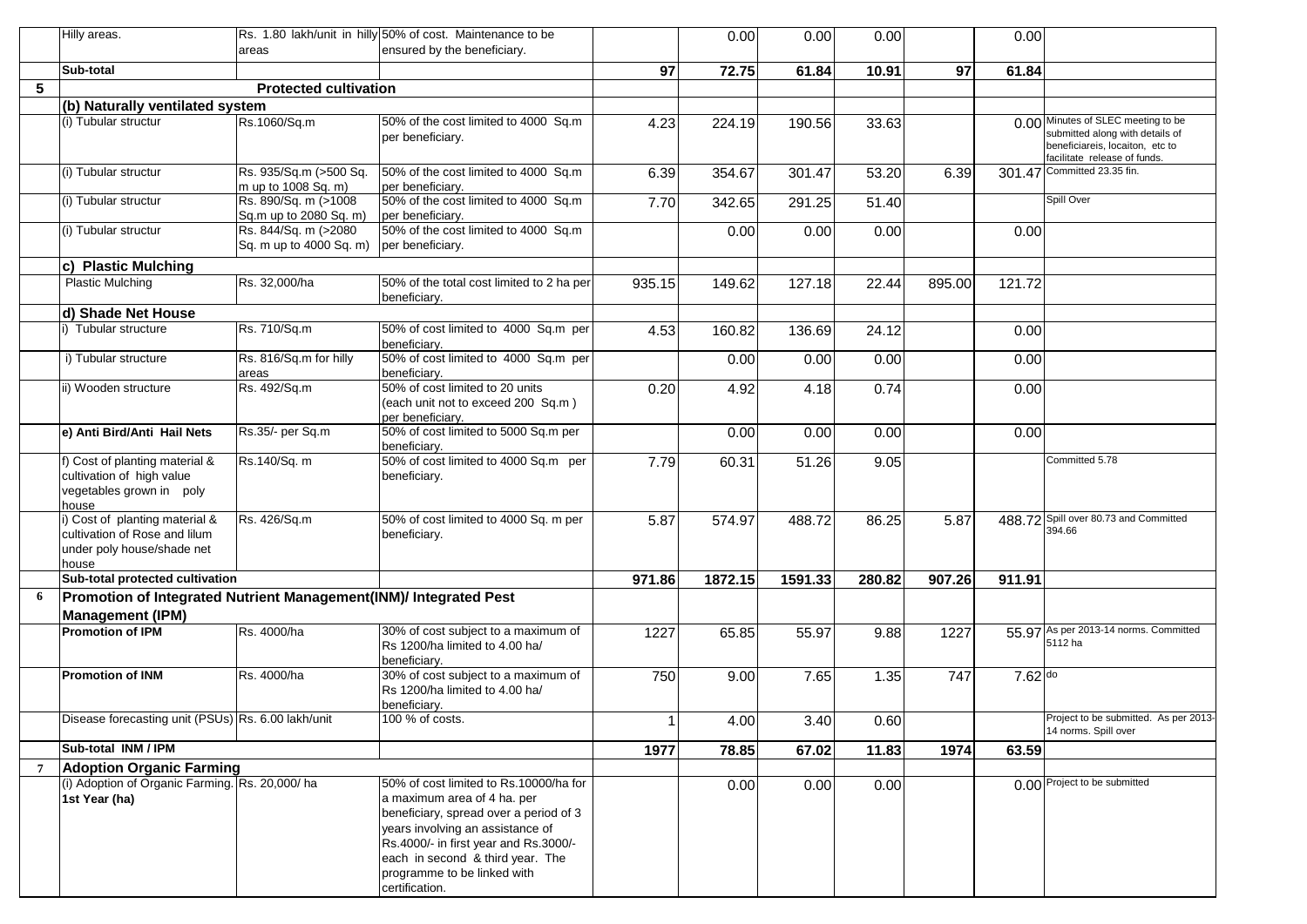|   | 2nd Year                                                                                          | Rs. 20,000/ha                                                                             | 50% of cost limited to Rs.10000/ha for<br>a maximum area of 4 ha. per<br>beneficiary, spread over a period of 3<br>years involving an assistance of<br>Rs.4000/- in first year and Rs.3000/-<br>each in second & third year. The<br>programme to be linked with<br>certification. | 68    | 7.21   | 6.13   | 1.08               | 68    |       | 6.13 Includes as per 2013-14 norms.<br>Committed. 2nd year Maintenance |
|---|---------------------------------------------------------------------------------------------------|-------------------------------------------------------------------------------------------|-----------------------------------------------------------------------------------------------------------------------------------------------------------------------------------------------------------------------------------------------------------------------------------|-------|--------|--------|--------------------|-------|-------|------------------------------------------------------------------------|
|   | (ii) Organic Certification (no)                                                                   |                                                                                           |                                                                                                                                                                                                                                                                                   |       |        |        |                    |       |       |                                                                        |
|   | 1st Year (ha)                                                                                     | Project based                                                                             | Rs. 5 lakh for a cluster of 50 ha which<br>will include Rs.1.50 lakh in first year,<br>Rs. 1.50 lakh in second year and Rs.<br>2.00 lakh in third year.                                                                                                                           |       | 0.00   | 0.00   | 0.00               |       |       | 0.00 Project to be submitted                                           |
|   | iii) Vermi compost Units /organic input production unit                                           |                                                                                           |                                                                                                                                                                                                                                                                                   |       |        |        |                    |       |       |                                                                        |
|   | i) Vermi compost Units                                                                            | Rs.1,00,000/ unit for<br>permanent structure and<br>Rs. 16,000/unit for HDPE<br>Vermibed. | 50% of cost conforming to the size of<br>the unit of 30'x8'x2.5' dimension of<br>permanent structure to be<br>administered on pro-rata basis. 50% of<br>cost conforming to the size of 96 cft<br>(12'x4'x2') and IS 15907:2010 to be<br>administered on pro-rata basis.           | 80    | 40.00  | 34.00  | 6.00               | 80    |       | 34.00 Includes 75 no. as per 2013-14<br>norms. Committed.              |
|   | ii) Vermibeds                                                                                     | $-Do-$                                                                                    | -Do-                                                                                                                                                                                                                                                                              | 864   | 69.12  | 58.75  | 10.37              | 864   | 58.75 |                                                                        |
|   | Sub-total                                                                                         |                                                                                           |                                                                                                                                                                                                                                                                                   | 68.00 | 116.33 | 98.88  | $\overline{17.45}$ | 68.00 | 98.88 |                                                                        |
|   | <b>Certification for Good</b><br>Agricultural Practices (GAP),<br><b>Including infrastructure</b> | Rs. 10,000/ha                                                                             | 50% of the cost for maximum of<br>4ha/beneficiary.                                                                                                                                                                                                                                |       | 0.00   | 0.00   | 0.00               |       | 0.00  |                                                                        |
|   | <b>Centre of Excellence for</b><br>Horticulture                                                   | Rs.1000.00 lakh/ centre                                                                   | 100% of cost to public sector. This<br>can be established through bi-lateral<br>co-operation also.                                                                                                                                                                                | 1     | 600.00 | 510.00 | 90.00              |       |       | Project to be submitted                                                |
| 9 | <b>Horticulture Mechanization</b>                                                                 |                                                                                           |                                                                                                                                                                                                                                                                                   |       |        |        |                    |       |       |                                                                        |
|   | i) Tractor (upto 20 PTO HP)                                                                       |                                                                                           |                                                                                                                                                                                                                                                                                   |       |        |        |                    |       |       |                                                                        |
|   | a) General                                                                                        | 3.00 lakh/unit                                                                            | 25% of cost, subject to a maximum of<br>Rs. 0.75 lakh/unit for general category<br>farmers, and in the case if SC, ST,<br>Small & Marginal famers, women<br>farmers and beneficiaries in NE states,<br>35% of cost, subject to a maximum of<br>Rs. 1.00 lakh per unit.            | 46    | 34.50  | 29.33  | 5.18               |       |       | 0.00 Committed as per norms 2013-14                                    |
|   | b) SS/ST etc                                                                                      | 3.00 lakh/unit                                                                            | 25% of cost, subject to a maximum of<br>Rs. 0.75 lakh/unit for general category<br>farmers, and in the case if SC, ST,<br>Small & Marginal famers, women<br>farmers and beneficiaries in NE states,<br>35% of cost, subject to a maximum of<br>Rs. 1.00 lakh per unit.            | 17    | 17.00  | 14.45  | 2.55               |       | 0.00  |                                                                        |
|   | ii) Power Tiller                                                                                  |                                                                                           |                                                                                                                                                                                                                                                                                   |       |        |        |                    |       |       |                                                                        |
|   | a) Power tiller (below 8 BHP)                                                                     |                                                                                           |                                                                                                                                                                                                                                                                                   |       |        |        |                    |       |       |                                                                        |
|   | a) General                                                                                        | 1.00 lakh per unit                                                                        | Subject to a maximum of Rs.0.40<br>lakh/unit for general category farmers,<br>and in the case if SC, ST, Small &<br>Marginal farmers, women farmers and<br>beneficiaries in NE states, subject of a<br>maximum of Rs. 0.50 lakh/unit.                                             | 41    | 16.40  | 13.94  | 2.46               |       |       | In Lieu of Power / hydraulic operated<br>machine tools                 |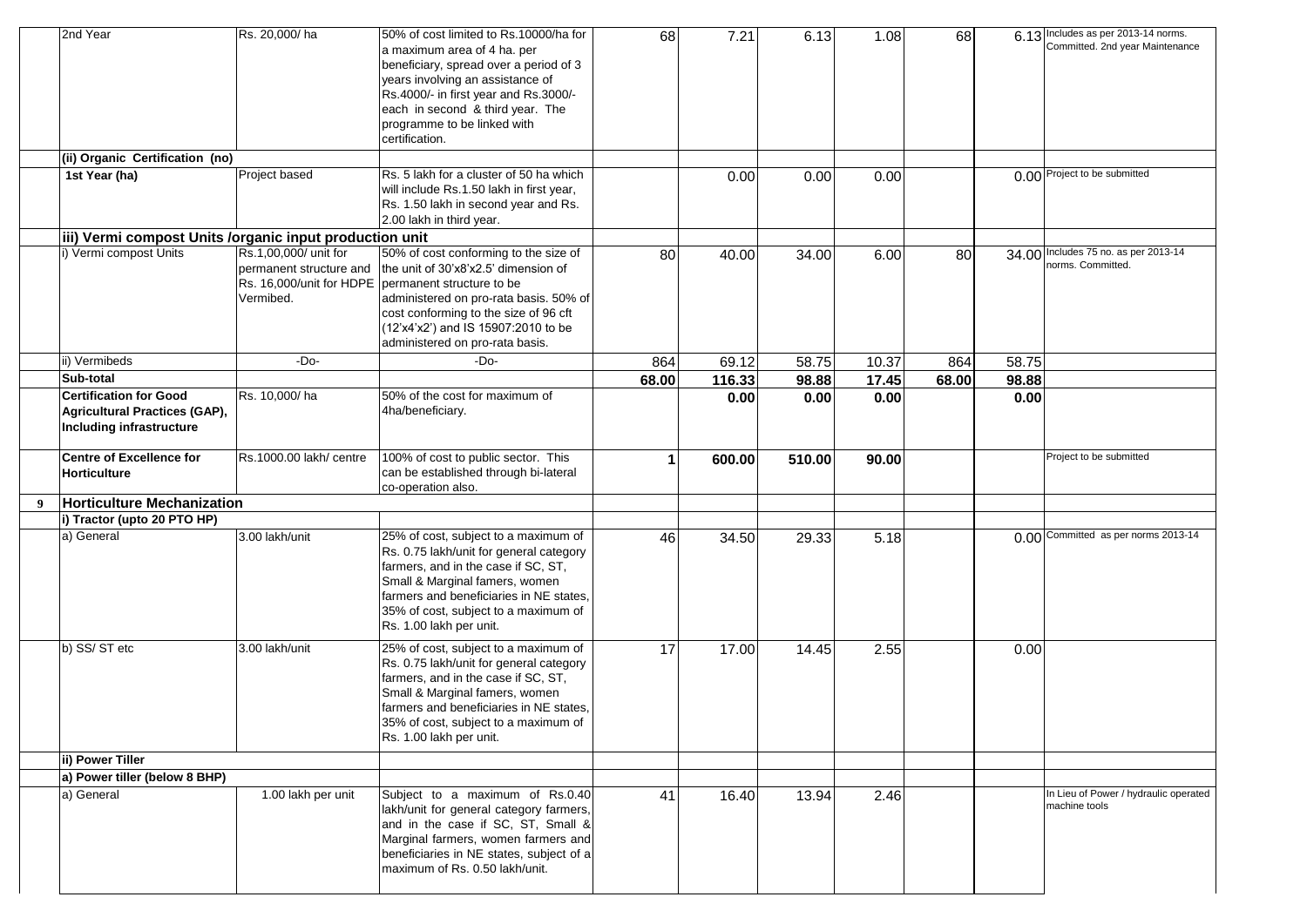| b) SS/ST etc                                                                    | 1.00 lakh per unit | Subject to a maximum of Rs.0.40<br>lakh/unit for general category farmers,<br>and in the case if SC, ST, Small &<br>Marginal farmers, women farmers and<br>beneficiaries in NE states, subject of a<br>maximum of Rs. 0.50 lakh/unit.  | 11              | 5.50  | 4.68  | 0.83  |      | In Lieu of Power / hydraulic operated<br>machine tools |
|---------------------------------------------------------------------------------|--------------------|----------------------------------------------------------------------------------------------------------------------------------------------------------------------------------------------------------------------------------------|-----------------|-------|-------|-------|------|--------------------------------------------------------|
| b) Power tiller (8 BHP &<br>above) (General category)                           | 1.50 lakh per unit | Subject to a maximum of Rs.0.60<br>lakh/unit for general category farmers,<br>and in the case if SC, ST, Small &<br>Marginal farmers, women farmers and<br>beneficiaries in NE states, subject of a<br>maximum of Rs. 0.75 lakh/unit.  | 121             | 72.60 | 61.71 | 10.89 | 0.00 |                                                        |
| b) Power tiller (8 BHP &<br>above) (SC, ST, Small &<br><b>Marginal farmers)</b> | 1.50 lakh per unit | Subject to a maximum of Rs.0.60<br>lakh/unit for general category farmers,<br>and in the case if SC, ST, Small &<br>Marginal farmers, women farmers and<br>beneficiaries in NE states, subject of a<br>maximum of Rs. 0.75 lakh/unit.  | $\overline{34}$ | 25.50 | 21.68 | 3.83  | 0.00 |                                                        |
| Tractor/Power tiller (below 20 BHP) driven equipments                           |                    |                                                                                                                                                                                                                                        |                 |       |       |       |      |                                                        |
| a) Land Development, tillage<br>and seed bed preparation<br>equipments          | 0.30 lakh per unit | Subject to a maximum of Rs.0.12<br>lakh/unit for general category farmers,<br>and in the case if SC, ST, Small &<br>Marginal farmers, women farmers and<br>beneficiaries in NE states, subject of a<br>maximum of Rs. 0.15 lakh/unit.  |                 | 0.00  | 0.00  | 0.00  | 0.00 |                                                        |
| b) Sowing, planting reaping and<br>digging equipments                           | 0.30 lakh per unit | Subject to a maximum of Rs.0.12<br>lakh/unit for general category farmers,<br>and in the case if SC, ST, Small &<br>Marginal farmers, women farmers and<br>beneficiaries in NE states, subject of a<br>maximum of Rs. 0.15 lakh/unit.  |                 | 0.00  | 0.00  | 0.00  | 0.00 |                                                        |
| Plastic<br>mulch<br>laying<br>c)<br>machine                                     | 0.70 lakh per unit | Subject to a maximum of Rs.0.28<br>lakh/unit for general category farmers,<br>and in the case if SC, ST, Small &<br>Marginal farmers, women farmers and<br>beneficiaries in NE states, subject of a<br>maximum of Rs. 0.35 lakh/unit.  |                 | 0.00  | 0.00  | 0.00  | 0.00 |                                                        |
| iv) Self-propelled Horticulture Machinery                                       |                    |                                                                                                                                                                                                                                        |                 |       |       |       |      |                                                        |
| a) General                                                                      | 2.50 lakh per unit | Subject to a maximum of Rs. 1.00<br>lakh/unit for general category farmers,<br>and in the case if SC, ST, Small &<br>Marginal farmers, women farmers and<br>beneficiaries in NE states, subject of a<br>maximum of Rs. 1.25 lakh/unit. | $\overline{2}$  | 2.00  | 1.70  | 0.30  |      |                                                        |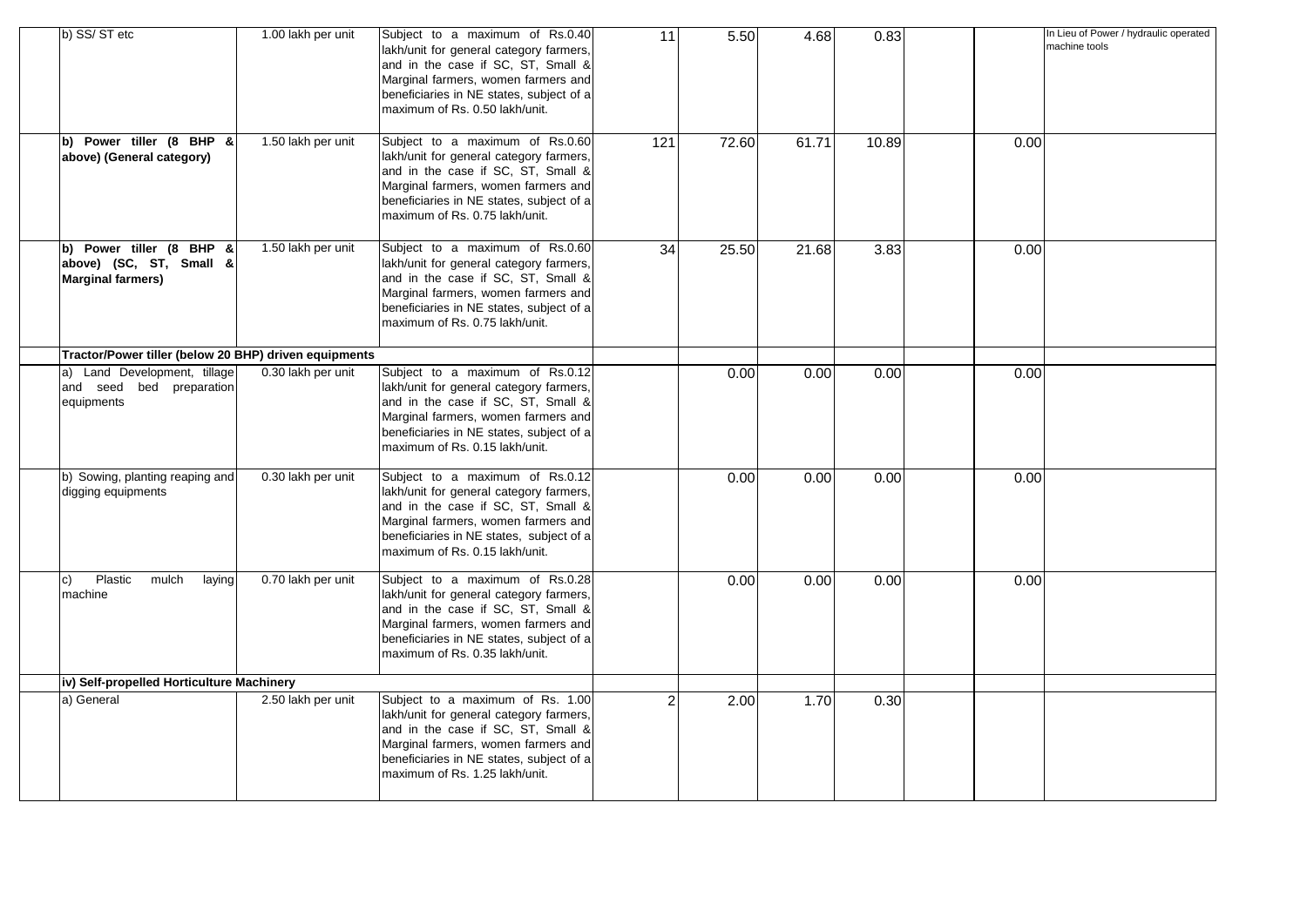| b) SC/ST etc                                                                   | 2.50 lakh per unit  | Subject to a maximum of Rs. 1.00<br>lakh/unit for general category farmers,<br>and in the case if SC, ST, Small &<br>Marginal farmers, women farmers and<br>beneficiaries in NE states, subject of a<br>maximum of Rs. 1.25 lakh/unit.   | 1               | 1.25 | 1.06 | 0.19 |  |  |
|--------------------------------------------------------------------------------|---------------------|------------------------------------------------------------------------------------------------------------------------------------------------------------------------------------------------------------------------------------------|-----------------|------|------|------|--|--|
| PP Equipment- Manual Sprayer<br>(Knapsack/foot<br>operated<br>sprayer          |                     |                                                                                                                                                                                                                                          |                 |      |      |      |  |  |
| a) General                                                                     | 0.012 lakh per unit | Subject to a maximum of Rs.0.005<br>lakh/unit for general category farmers,<br>and in the case if SC, ST, Small &<br>Marginal farmers, women farmers and<br>beneficiaries in NE states, subject of a<br>maximum of Rs. 0.006 lakh/unit.  | 20              | 0.10 | 0.09 | 0.02 |  |  |
| b) SC/ST etc                                                                   | 0.012 lakh per unit | Subject to a maximum of Rs.0.005<br>lakh/unit for general category farmers,<br>and in the case if SC, ST, Small &<br>Marginal farmers, women farmers and<br>beneficiaries in NE states, subject of a<br>maximum of Rs. 0.006 lakh/unit.  | 6               | 0.04 | 0.03 | 0.01 |  |  |
| Power Knapsack sprayer/power<br>operated Taiwan sprayer (8-12<br>Its Capcity)  |                     |                                                                                                                                                                                                                                          |                 |      |      |      |  |  |
| a) General                                                                     | 0.062 lakh per unit | Subject to a maximum of Rs. 0.025<br>lakh/unit for general category farmers,<br>and in the case if SC, ST, Small &<br>Marginal farmers, women farmers and<br>beneficiaries in NE states, subject of a<br>maximum of Rs. 0.031 lakh/unit. | $\overline{22}$ | 0.55 | 0.47 | 0.08 |  |  |
| b) SC/ST etc                                                                   | 0.062 lakh per unit | Subject to a maximum of Rs. 0.025<br>lakh/unit for general category farmers,<br>and in the case if SC, ST, Small &<br>Marginal farmers, women farmers and<br>beneficiaries in NE states, subject of a<br>maximum of Rs. 0.031 lakh/unit. | 5               | 0.16 | 0.13 | 0.02 |  |  |
| Power Knapsack sprayer/power<br>operated Taiwan sprayer (12-16<br>Its Capcity) |                     |                                                                                                                                                                                                                                          |                 |      |      |      |  |  |
| a) General                                                                     | 0.062 lakh per unit | Subject to a maximum of Rs.0.03<br>lakh/unit for general category farmers,<br>and in the case if SC, ST, Small &<br>Marginal farmers, women farmers and<br>beneficiaries in NE states, subject of a<br>maximum of Rs. 0.038 lakh/unit    | 21              | 0.63 | 0.54 | 0.09 |  |  |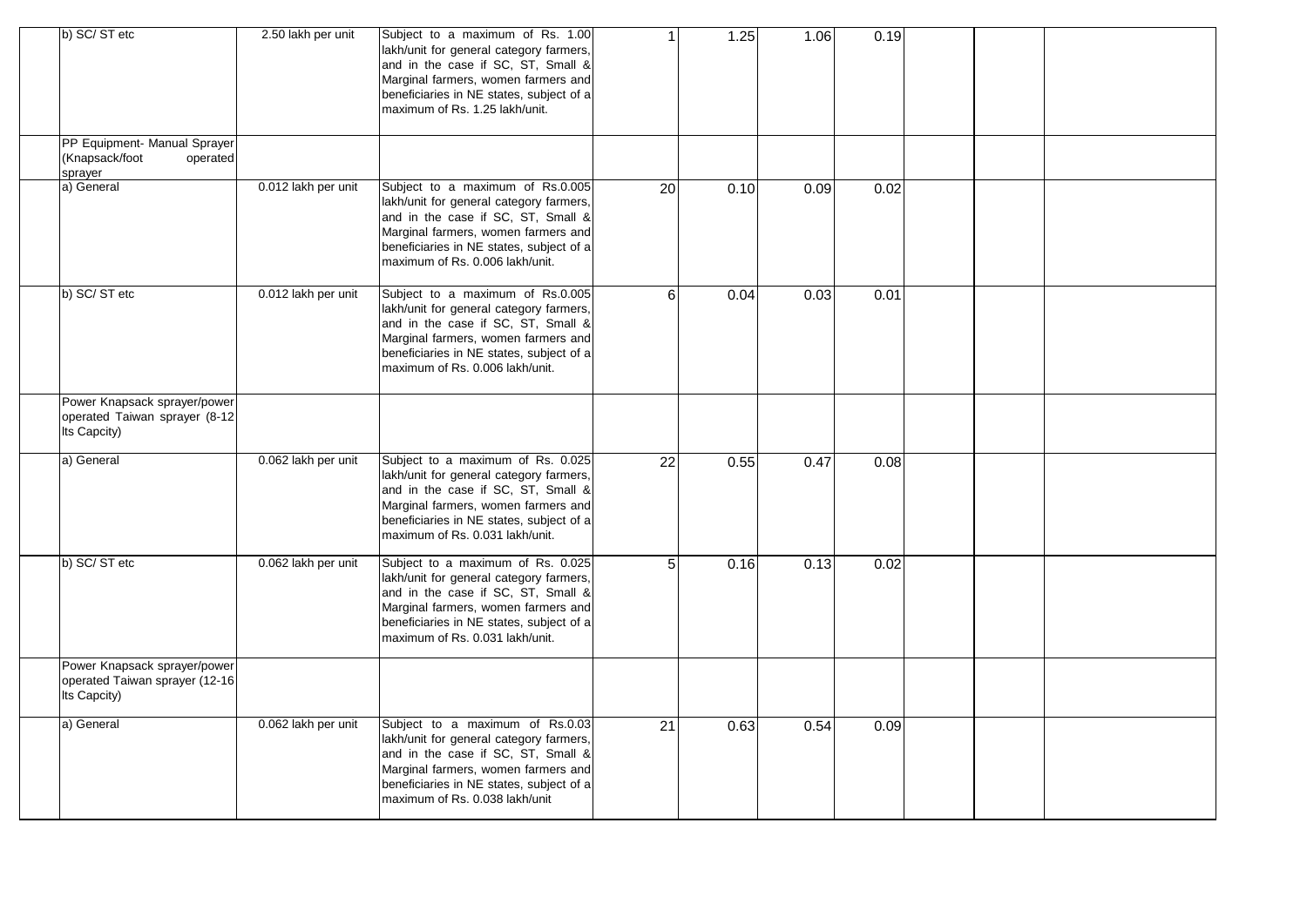|    | b) SC/ST etc<br>Power Knapsack sprayer/power                                     | 0.062 lakh per unit | Subject to a maximum of Rs.0.03<br>lakh/unit for general category farmers,<br>and in the case if SC, ST, Small &<br>Marginal farmers, women farmers and<br>beneficiaries in NE states, subject of a<br>maximum of Rs. 0.038 lakh/unit                                  | $\Delta$ | 0.15   | 0.13   | 0.02  |      |      |  |
|----|----------------------------------------------------------------------------------|---------------------|------------------------------------------------------------------------------------------------------------------------------------------------------------------------------------------------------------------------------------------------------------------------|----------|--------|--------|-------|------|------|--|
|    | operated Taiwan sprayer (16 lts<br>Capcity)                                      |                     |                                                                                                                                                                                                                                                                        |          |        |        |       |      |      |  |
|    | a) General                                                                       | 0.20 lakh per unit  | Subject to a maximum of Rs.0.08<br>lakh/unit for general category farmers,<br>and in the case if SC, ST, Small &<br>Marginal farmers, women farmers and<br>beneficiaries in NE states, subject of a<br>maximum of Rs. 0.10 lakh/unit                                   | 1137     | 90.96  | 77.32  | 13.64 |      |      |  |
|    | b) SC/ST etc                                                                     | 0.20 lakh per unit  | Subject to a maximum of Rs.0.08<br>lakh/unit for general category farmers,<br>and in the case if SC, ST, Small &<br>Marginal farmers, women farmers and<br>beneficiaries in NE states, subject of a<br>maximum of Rs. 0.10 lakh/unit                                   | 454      | 45.40  | 38.59  | 6.81  |      |      |  |
|    | Mounted<br>$\overline{\phantom{a}}$ /operated<br>Tractor<br>sprayer (Below 20HP) |                     |                                                                                                                                                                                                                                                                        |          |        |        |       |      |      |  |
|    | a) General                                                                       | 0.20 lakh per unit  | Subject to a maximum of Rs. 0.08<br>lakh/unit for general category farmers,<br>and in the case if SC, ST, Small &<br>Marginal farmers, women farmers and<br>beneficiaries in NE states, subject of a<br>maximum of Rs. 0.10 lakh/unit.                                 | 39       | 3.12   | 2.65   | 0.47  |      |      |  |
|    | b) SC/ST etc                                                                     | 0.20 lakh per unit  | Subject to a maximum of Rs. 0.08<br>lakh/unit for general category farmers,<br>and in the case if SC, ST, Small &<br>Marginal farmers, women farmers and<br>beneficiaries in NE states, subject of a<br>maximum of Rs. 0.10 lakh/unit.                                 | 15       | 1.50   | 1.28   | 0.23  |      |      |  |
|    | Tractor Mounted<br>/operated<br>sprayer (Below 35HP)                             |                     |                                                                                                                                                                                                                                                                        |          |        |        |       |      |      |  |
|    | a) General                                                                       | 1.26 lakh per unit  | 40% of cost, subject to a maximum of<br>Rs. 0.50 lakh/unit for general category<br>farmers, and in the case if SC, ST,<br>Small & Marginal famers, women<br>farmers and beneficiaries in NE states,<br>50% of cost, subject to a maximum of<br>Rs. 0.63 lakh per unit. | 3        | 1.50   | 1.28   | 0.23  |      |      |  |
|    | b) SC/ST etc                                                                     | 1.26 lakh per unit  | 40% of cost, subject to a maximum of<br>Rs. 0.50 lakh/unit for general category<br>farmers, and in the case if SC, ST,<br>Small & Marginal famers, women<br>farmers and beneficiaries in NE states,<br>50% of cost, subject to a maximum of<br>Rs. 0.63 lakh per unit. | $\Omega$ | 0.00   | 0.00   | 0.00  |      |      |  |
|    | Sub-total                                                                        |                     |                                                                                                                                                                                                                                                                        | 1999     | 318.85 | 271.03 | 47.83 | 0.00 | 0.00 |  |
| 10 | Human Resource Development (HRD)                                                 |                     |                                                                                                                                                                                                                                                                        |          |        |        |       |      |      |  |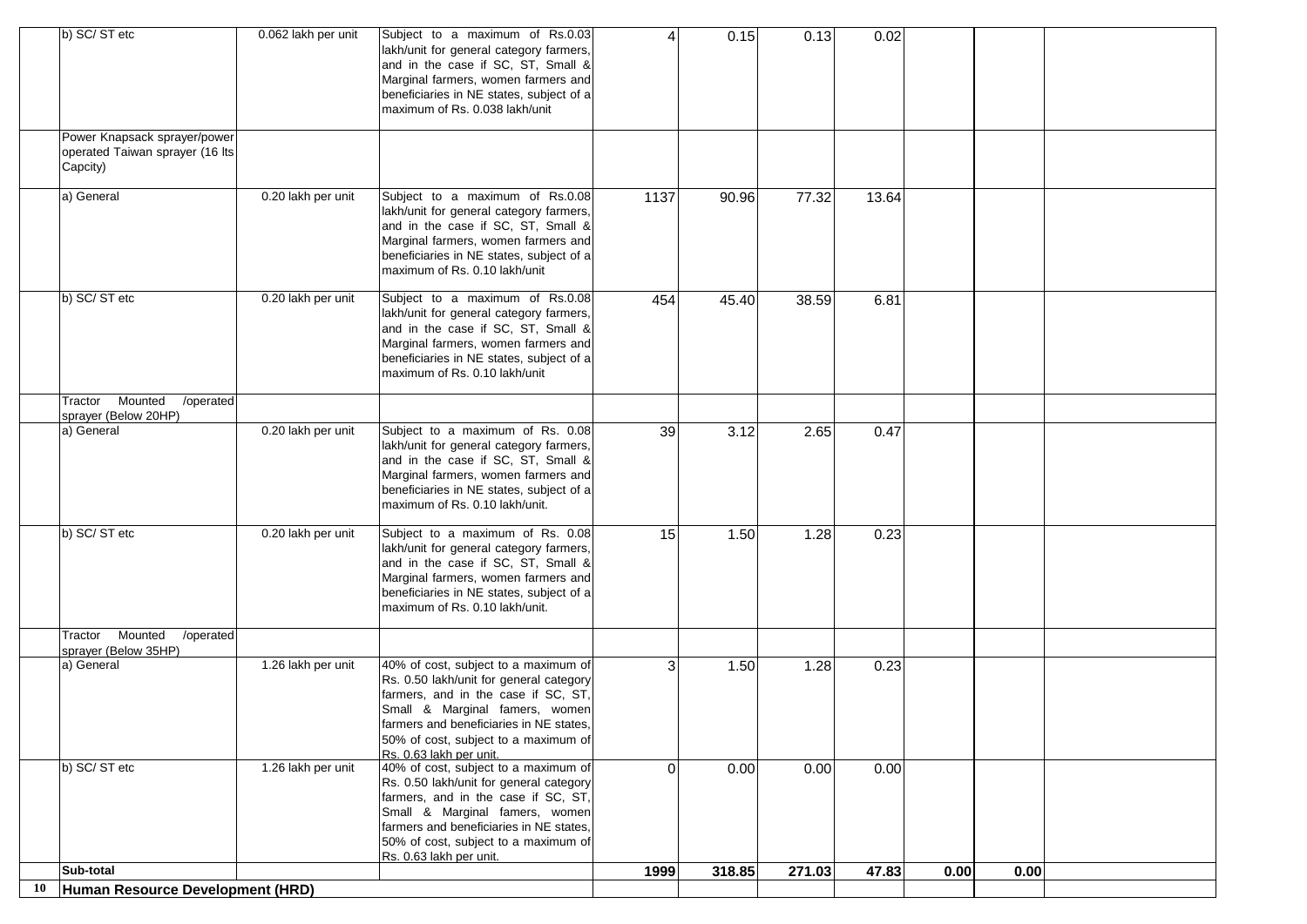|    | HRD for Supervisors &<br>Entrepreneurs                                                                                                                    | Rs. 20.00 lakh / unit                                                                                                                                                                                                                                            | 100% of the cost in first year. In<br>subsequent years, cost of<br>infrastructure not to be claimed.                                                         |                | 68.24  | 58.00  | 10.24  |       |        | <b>Capacity Building Entrepreneurs</b><br>devlp. In Floriculture (Dr. YSR Hort.<br>University)  |
|----|-----------------------------------------------------------------------------------------------------------------------------------------------------------|------------------------------------------------------------------------------------------------------------------------------------------------------------------------------------------------------------------------------------------------------------------|--------------------------------------------------------------------------------------------------------------------------------------------------------------|----------------|--------|--------|--------|-------|--------|-------------------------------------------------------------------------------------------------|
|    | <b>HRD</b> for Gardeners                                                                                                                                  | Rs. 15.00 lakh / unit                                                                                                                                                                                                                                            | 100% of the cost.                                                                                                                                            |                | 0.00   | 0.00   | 0.00   |       | 0.00   |                                                                                                 |
|    |                                                                                                                                                           | <b>Training of farmers</b>                                                                                                                                                                                                                                       |                                                                                                                                                              |                |        |        |        |       |        |                                                                                                 |
|    | Within the State                                                                                                                                          | Rs. 1000/day per farmer<br>including transport                                                                                                                                                                                                                   | 100% of the cost.                                                                                                                                            | 10890          | 108.90 | 92.57  | 16.34  | 10890 | 92.57  |                                                                                                 |
|    | Outside the state                                                                                                                                         | Project based as per<br>actual.                                                                                                                                                                                                                                  | 100% of the cost.                                                                                                                                            |                | 0.00   | 0.00   | 0.00   |       | 0.00   |                                                                                                 |
|    | Within the District                                                                                                                                       |                                                                                                                                                                                                                                                                  |                                                                                                                                                              |                | 0.00   | 0.00   | 0.00   |       | 0.00   |                                                                                                 |
|    | Within the State 2 days of<br><b>RTHI</b>                                                                                                                 |                                                                                                                                                                                                                                                                  |                                                                                                                                                              |                | 0.00   | 0.00   | 0.00   |       | 0.00   |                                                                                                 |
|    |                                                                                                                                                           | (e) Exposure visit of farmers                                                                                                                                                                                                                                    |                                                                                                                                                              |                |        |        |        |       |        |                                                                                                 |
|    | Outside the State                                                                                                                                         | Project based as per<br>actual.                                                                                                                                                                                                                                  | 100% of the cost.                                                                                                                                            | 1104           | 69.00  | 58.65  | 10.35  | 1104  | 58.65  |                                                                                                 |
|    | Outside India                                                                                                                                             |                                                                                                                                                                                                                                                                  | Rs. 4.00 lakh / participant Project Based. 100% of air/rail travel<br>cost.                                                                                  |                | 0.00   | 0.00   | 0.00   |       | 0.00   |                                                                                                 |
|    | Sub-total                                                                                                                                                 |                                                                                                                                                                                                                                                                  |                                                                                                                                                              | 11995          | 246.14 | 209.22 | 36.92  | 11994 | 151.22 |                                                                                                 |
| 11 |                                                                                                                                                           | <b>INTEGRATED POST HARVEST MANAGEMENT</b>                                                                                                                                                                                                                        |                                                                                                                                                              |                |        |        |        |       |        |                                                                                                 |
|    | Pack house / On farm<br>collection & storage unit                                                                                                         | Rs. 4.00 lakh/unit with<br>size of 9Mx6M                                                                                                                                                                                                                         | 50% of the capital cost.                                                                                                                                     | 115            | 262.00 | 222.70 | 39.30  |       |        | Includes as per 2013-14 norms Spoil<br>over and committed                                       |
|    | Integrated pack house with<br>facilities for conveyer belt,<br>sorting, grading units, washing,<br>drying and weighing.                                   | Rs. 50.00 lakh per unit<br>with size of 9Mx18M                                                                                                                                                                                                                   | Credit linked back-ended subsidy @<br>35% of the cost of project in general<br>areas and 50% of cost in case Hilly &<br>Scheduled areas, per beneficiary.    |                | 0.00   | 0.00   | 0.00   |       | 0.00   |                                                                                                 |
|    |                                                                                                                                                           | <b>Cold Storage (Construction, Expansion and Modernisation)</b>                                                                                                                                                                                                  |                                                                                                                                                              |                |        |        |        |       |        |                                                                                                 |
|    | i) Cold storage units Type 1 -<br>basic mezzanine structure with 5,000 MT capacity)<br>large chamber (of >250 MT)<br>type with single temperature<br>zone | Rs. 8,000/MT, (max                                                                                                                                                                                                                                               | Credit linked back-ended subsidy @<br>35% of the cost of project in general<br>areas and 50% of cost in case Hilly &<br>Scheduled areas, per beneficiary.    | 3              | 768.89 | 653.56 | 115.33 |       |        | Includes 20000 MT (4 No.) as per<br>2013-14 norms (spoil over 10000MT<br>and Committed 10000MT) |
|    | Technology induction and<br>modernisation of cold-chain                                                                                                   | Max Rs. 250.00 lakh for<br>modernization of PLC<br>equipment, packaging<br>lines, dock levelers,<br>advanced graders,<br>alternate technologies,<br>stacking systems,<br>modernization of<br>insulation and<br>refrigeration, etc. Details<br>are in Appendix-II | Credit linked back-ended subsidy @<br>35% of the cost of project in general<br>areas and 50% of cost in case Hilly &<br>Scheduled areas, per beneficiary.    |                |        | 0.00   | 0.00   |       |        |                                                                                                 |
|    | Refer vans/ containers (general Rs. 26.00 lakh for 9 MT<br>areas)                                                                                         | (NHM & HMNEH), and<br>prorata basis for lesser<br>capacity, but not below 4<br>MT.                                                                                                                                                                               | Credit linked back-ended subsidy @<br>35% of the cost of project in general<br>areas and 50% of cost in case of Hilly<br>& Scheduled areas, per beneficiary. | $\overline{c}$ | 25.40  | 21.59  | 3.81   |       |        | Includes 2 no. as per 2013-14 norms                                                             |
|    | Ripening chamber<br>project in general areas                                                                                                              | Rs. 1.00 lakh/MT.                                                                                                                                                                                                                                                | -do-                                                                                                                                                         | 5              | 257.24 | 218.65 | 38.59  |       |        | Spil Over & committed                                                                           |
|    | <b>Primary/ Mobile / Minimal</b><br>processing unit                                                                                                       | Rs. 25.00 lakh/unit.                                                                                                                                                                                                                                             | Credit linked back-ended subsidy @<br>40% of the capital cost of project in<br>general areas and 55% in case of Hilly<br>& Scheduled areas, per beneficiary. |                |        | 0.00   | 0.00   |       |        |                                                                                                 |